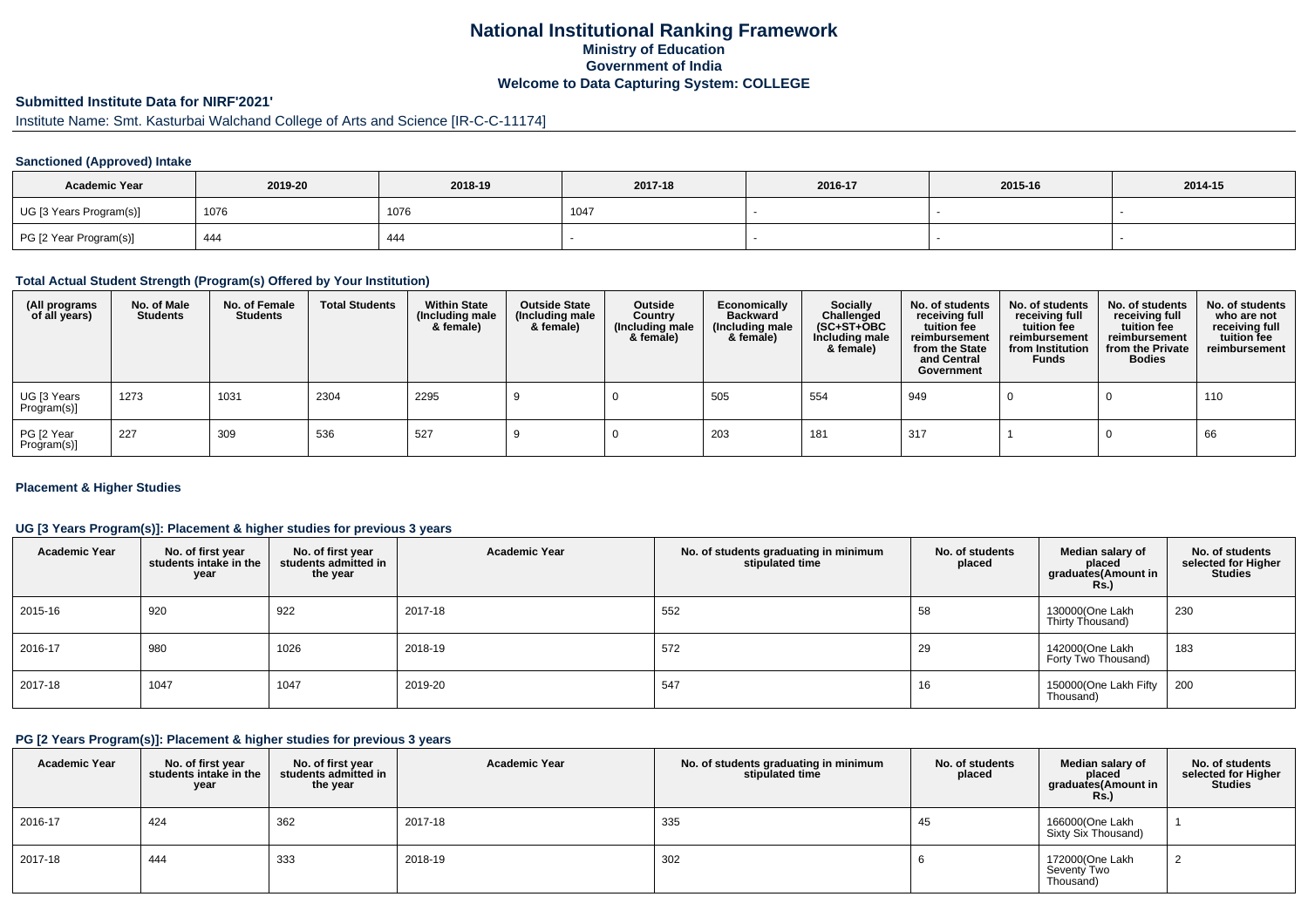| 2018-19 | 444 | $\sim$<br>ึ๛ | 2019-20 | 219 |  | `^′One Lakn_<br>housand)<br>$\mathsf{in}$ |  |
|---------|-----|--------------|---------|-----|--|-------------------------------------------|--|
|---------|-----|--------------|---------|-----|--|-------------------------------------------|--|

### **Financial Resources: Utilised Amount for the Capital expenditure for previous 3 years**

| <b>Academic Year</b>                                                                            | 2019-20                                                        | 2018-19                                                                                              | 2017-18                                                  |
|-------------------------------------------------------------------------------------------------|----------------------------------------------------------------|------------------------------------------------------------------------------------------------------|----------------------------------------------------------|
|                                                                                                 | <b>Utilised Amount</b>                                         | <b>Utilised Amount</b>                                                                               | <b>Utilised Amount</b>                                   |
|                                                                                                 |                                                                | Annual Capital Expenditure on Academic Activities and Resources (excluding expenditure on buildings) |                                                          |
| Library                                                                                         | 238920 (Two Lakh Thirty Eight Thousand Nine Hundred<br>Twenty) | 229018 (Two Lakh Twenty Nine Thousand Eighteen)                                                      | 364058 (Three Lakh Sixty Four Thousand Fifty Eight)      |
| New Equipment for Laboratories                                                                  | 89067 (Eighty Nine Thousand Sixty Seven)                       | 53697 (Fifty Three Thousand Six Hundred Ninety seven)                                                | 170706 (One Lakh seventy Thousand Seven Hundred Six)     |
| Other expenditure on creation of Capital Assets (excluding<br>expenditure on Land and Building) | 691711 (Six Lakh Ninety one Thousand seven Hundred<br>Eleven)  | 747436 (Seven Lakh Forty Seven Thousand Four Hundred<br>Thirty Six)                                  | 502322 (Five Lakh Two Thousand Three Hundred Twenty two) |

### **Financial Resources: Utilised Amount for the Operational expenditure for previous 3 years**

| <b>Academic Year</b>                                                                                                                                                                            | 2019-20                                                                          | 2018-19                                                                  | 2017-18                                                                                        |
|-------------------------------------------------------------------------------------------------------------------------------------------------------------------------------------------------|----------------------------------------------------------------------------------|--------------------------------------------------------------------------|------------------------------------------------------------------------------------------------|
|                                                                                                                                                                                                 | <b>Utilised Amount</b>                                                           | <b>Utilised Amount</b>                                                   | <b>Utilised Amount</b>                                                                         |
|                                                                                                                                                                                                 |                                                                                  | <b>Annual Operational Expenditure</b>                                    |                                                                                                |
| Salaries (Teaching and Non Teaching staff)                                                                                                                                                      | 104014837 (Ten Crore Forty Lakh Fourteen Thousand Eight<br>Hundred Thirty Seven) | 95136037 (Nine Crore Fifty One Lakh Thirty Six Thousand<br>Thirty Seven) | 95849826 (Nine Crore Fifty Eight Lakh Forty NineThousand<br>Eight Hundred Twenty Six Thousand) |
| Maintenance of Academic Infrastructure or consumables and<br>other running expenditures (excluding maintenance of hostels<br>and allied services, rent of the building, depreciation cost, etc) | 10498881 (One Crore Four Lakh Ninety Eight Thousand Eight<br>Hundred Eighty One) | 694640 (Six Lakh Ninety Four Thousand Six Hundred Forty)                 | 3253174 (Thirty Two Lakh Fifty Three Thousand One Hundred<br>Seventy Four)                     |
| Seminars/Conferences/Workshops                                                                                                                                                                  | 194458 (One Lakh Ninety Four Thousand Four Hundred Fifty<br>Eight)               | 180742 (One Lakh Eighty Thousand Seven Hundred Forty<br>Two)             | 87377 (Eighty Seven Thousand Three Hundred Seventy<br>Seven)                                   |

### **PCS Facilities: Facilities of physically challenged students**

| 1. Do your institution buildings have Lifts/Ramps?                                                                                                        | Yes, more than 60% of the buildings |
|-----------------------------------------------------------------------------------------------------------------------------------------------------------|-------------------------------------|
| 2. Do your institution have provision for walking aids, includingwheelchairs and transportation from one building to another for<br>handicapped students? | No                                  |
| 3. Do your institution buildings have specially designed toilets for handicapped students?                                                                | Not available                       |

## **Faculty Details**

| Srno | <b>Name</b>                                 | Age | Designation            | Gender | Qualification | <b>Experience (In</b><br>Months) | <b>Is Associated</b><br><b>Last Year</b> | Currently<br>working with<br>institution? | <b>Joining Date</b> | <b>Leaving Date</b> | <b>Association type</b> |
|------|---------------------------------------------|-----|------------------------|--------|---------------|----------------------------------|------------------------------------------|-------------------------------------------|---------------------|---------------------|-------------------------|
|      | GORE<br>PANDURANG<br>NARAYAN                | 50  | Assistant<br>Professor | Male   | Ph.D          | 312                              | Yes                                      | Yes                                       | 22-09-1994          | $- -$               | Regular                 |
| 2    | PAILWAN<br>JAYASHRI<br><b>SURESH</b>        | 58  | Associate<br>Professor | Female | Ph.D          | 324                              | Yes                                      | Yes                                       | 07-08-1990          | $\sim$              | Regular                 |
| 3    | <b>CHOUGULE</b><br>PRAVINKUMAR<br>NARASAPPA | 39  | Assistant<br>Professor | Male   | Ph.D          | 165                              | Yes                                      | Yes                                       | 01-12-2007          | $- -$               | Regular                 |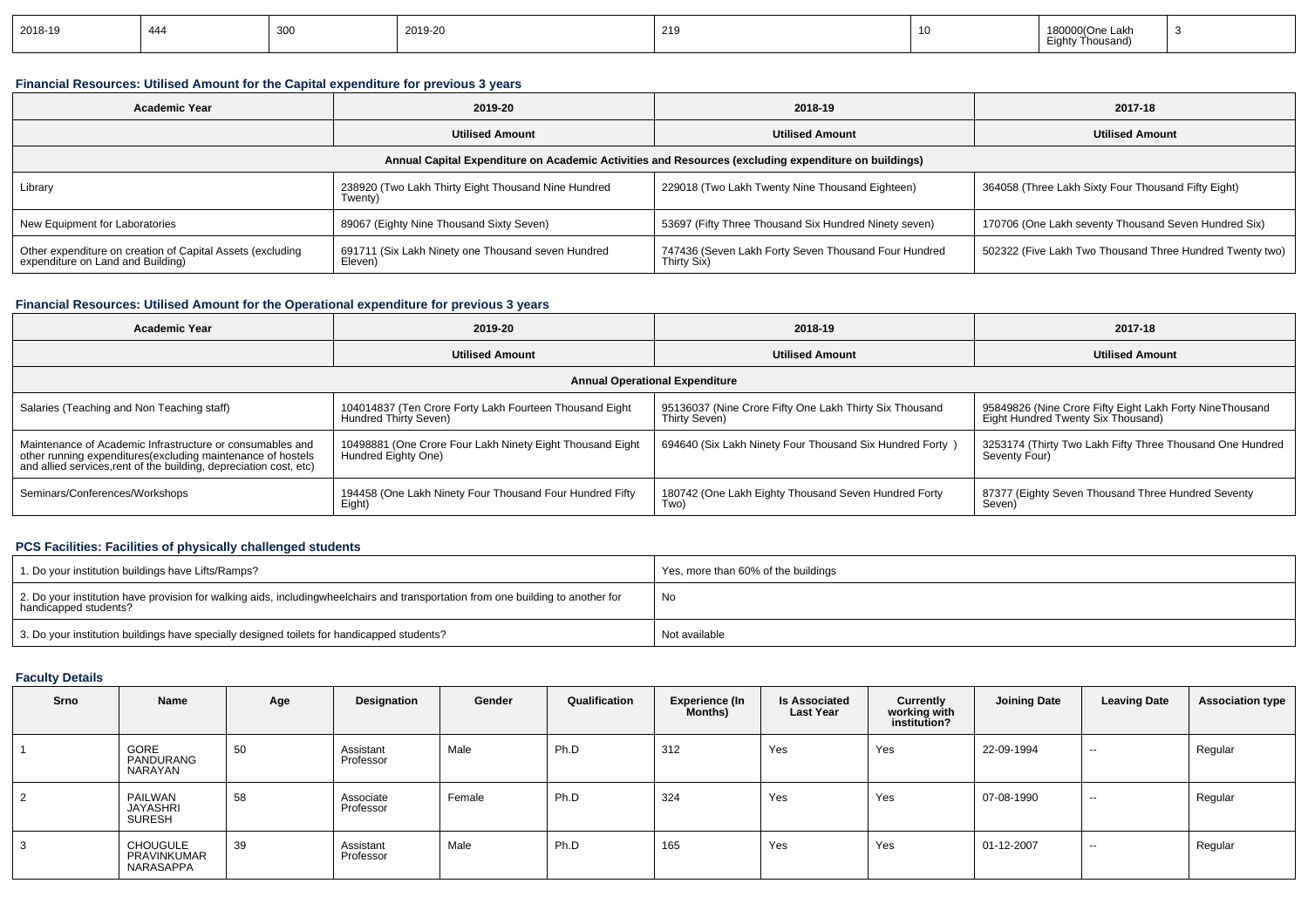| 4              | Minchekar VIKAS<br><b>SUDAM</b>                               | 42 | Assistant<br>Professor | Male   | Ph.D        | 204 | Yes | Yes | 07-08-2003 | $\sim$                   | Regular |
|----------------|---------------------------------------------------------------|----|------------------------|--------|-------------|-----|-----|-----|------------|--------------------------|---------|
| 5              | <b>PACHORE</b><br>SAMEER SHITAL                               | 44 | Assistant<br>Professor | Male   | Ph.D        | 136 | Yes | Yes | 01-12-2009 | $\sim$                   | Regular |
| 6              | <b>NAIK</b><br><b>MANJUSHRI</b><br><b>CHANDRASHEKH</b><br>AR. | 44 | Assistant<br>Professor | Female | <b>NET</b>  | 204 | Yes | Yes | 09-08-2003 | $\sim$                   | Regular |
| $\overline{7}$ | SANGULE<br>OMPRAKASH<br><b>TUKARAM</b>                        | 53 | Assistant<br>Professor | Male   | Ph.D        | 130 | Yes | Yes | 01-07-2009 | --                       | Regular |
| 8              | <b>SAWANT VIJAY</b><br><b>JAYSING</b>                         | 36 | Assistant<br>Professor | Male   | <b>NET</b>  | 132 | Yes | Yes | 09-06-2008 | $\sim$                   | Regular |
| 9              | <b>KUPWADE</b><br>RAVINDRA<br><b>VIRUPAX</b>                  | 41 | Assistant<br>Professor | Male   | <b>SLET</b> | 243 | Yes | Yes | 01-01-2011 | $\sim$                   | Regular |
| 10             | <b>NIPANE SANDIP</b><br><b>VITTHAL</b>                        | 34 | Assistant<br>Professor | Male   | Ph.D        | 117 | Yes | Yes | 16-03-2011 | ш,                       | Regular |
| 11             | NIKALJE<br><b>SURESH</b><br><b>BABASAHEB</b>                  | 56 | Assistant<br>Professor | Male   | Ph.D        | 204 | Yes | Yes | 04-09-2003 | $\overline{\phantom{a}}$ | Regular |
| 12             | <b>DESHMANE JINI</b><br><b>SUBHASH</b>                        | 43 | Assistant<br>Professor | Female | Ph.D        | 118 | Yes | Yes | 01-12-2010 | $\sim$                   | Regular |
| 13             | KADAM PRAKSH<br><b>MAHADEVRAO</b>                             | 57 | Associate<br>Professor | Male   | Ph.D        | 410 | Yes | Yes | 15-07-1986 | $\sim$                   | Regular |
| 14             | SAJANE BEBITAI<br><b>ANNASO</b>                               | 46 | Assistant<br>Professor | Female | Ph.D        | 153 | Yes | Yes | 01-12-2007 | $\sim$                   | Regular |
| 15             | <b>MAGDUM</b><br>CHETANA<br><b>GANAPATI</b>                   | 33 | Assistant<br>Professor | Female | <b>SET</b>  | 117 | Yes | Yes | 16-12-2010 | --                       | Regular |
| 16             | CHAVAN<br>PRAKASH<br>RAJARAM                                  | 38 | Assistant<br>Professor | Male   | Ph.D        | 114 | Yes | Yes | 16-03-2011 | $\sim$                   | Regular |
| 17             | <b>POWAR</b><br>SARJERAO<br><b>KRUSHNAT</b>                   | 38 | Assistant<br>Professor | Male   | Ph.D        | 73  | Yes | Yes | 16-10-2014 | $\sim$                   | Regular |
| 18             | <b>TONAPE</b><br>MALLIKARJUN<br><b>MAHADEV</b>                | 57 | Assistant<br>Professor | Male   | Ph.D        | 145 | Yes | Yes | 16-07-2009 | --                       | Regular |
| 19             | SHETTI DADASO<br>JAYPAL                                       | 42 | Assistant<br>Professor | Male   | Ph.D        | 136 | Yes | Yes | 01-07-2009 | --                       | Regular |
| 20             | PAWAR<br>UDAYRAJ<br>TUKARAM                                   | 39 | Assistant<br>Professor | Male   | M. Phil     | 159 | Yes | Yes | 16-07-2009 | $\sim$                   | Regular |
| 21             | KHADAKE<br>SHIVRAM<br><b>GANGADHAR</b>                        | 43 | Assistant<br>Professor | Male   | Ph.D        | 134 | Yes | Yes | 01-07-2009 | $\overline{\phantom{a}}$ | Regular |
| 22             | RATHOD<br>SHANKAR<br>KHEMU                                    | 59 | Associate<br>Professor | Male   | M.Sc.       | 422 | Yes | Yes | 22-07-1985 | $\overline{\phantom{a}}$ | Regular |
| 23             | HANAMANE<br>MALLIKARJUN<br><b>DHANAPPA</b>                    | 58 | Associate<br>Professor | Male   | Ph.D        | 410 | Yes | Yes | 15-07-1986 | $\sim$                   | Regular |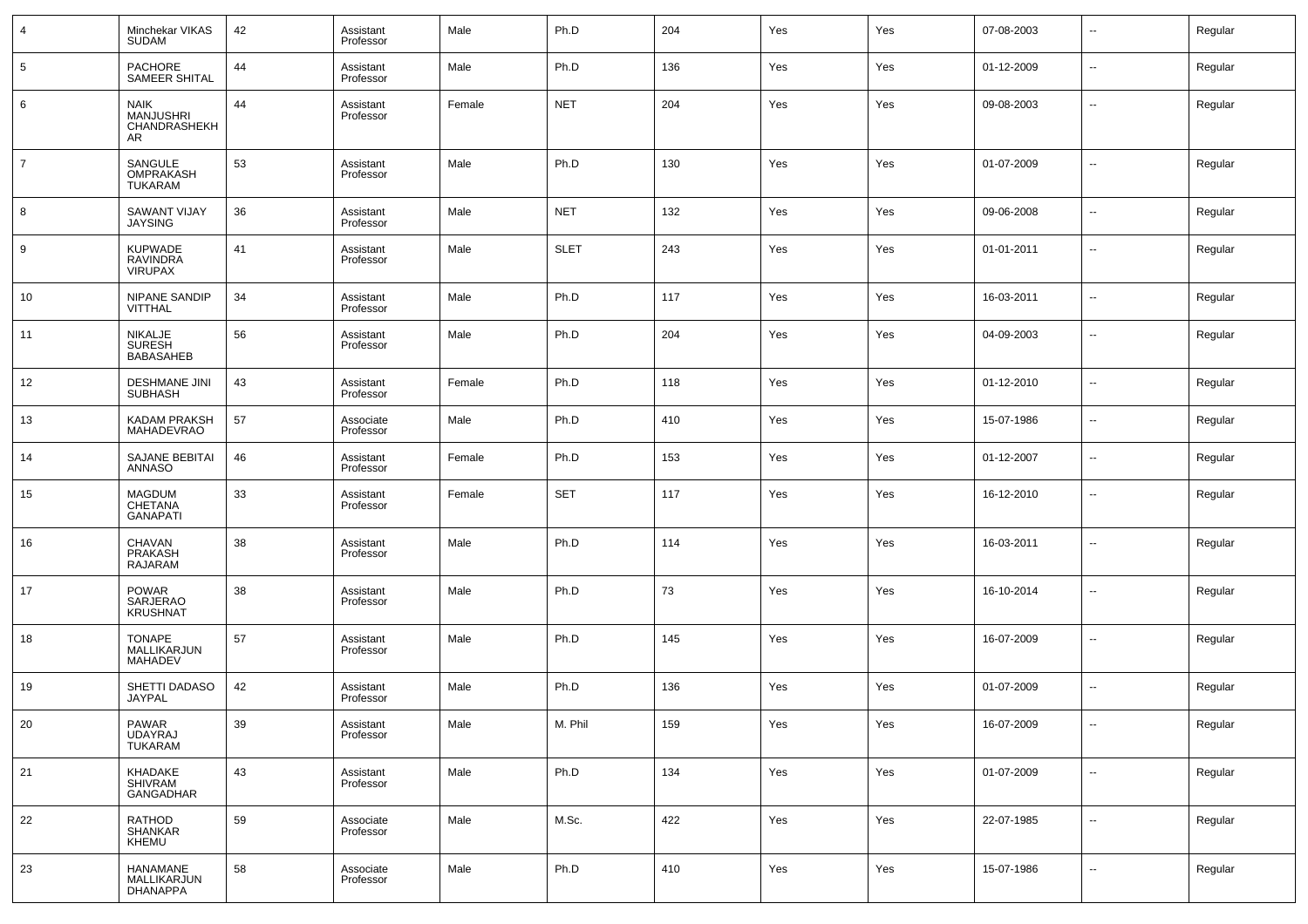| 24 | HATKANAGALEK<br>AR REVATI<br>MADHUKAR                          | 59 | Associate<br>Professor | Female | M.A                     | 408 | Yes | Yes | 21-07-1986 | $\overline{\phantom{a}}$ | Regular |
|----|----------------------------------------------------------------|----|------------------------|--------|-------------------------|-----|-----|-----|------------|--------------------------|---------|
| 25 | WADMARE<br><b>MILIND</b><br><b>DNYANOBARAO</b>                 | 57 | Associate<br>Professor | Male   | M.Sc.                   | 396 | Yes | Yes | 06-07-1987 | $\overline{\phantom{a}}$ | Regular |
| 26 | <b>HARDIKAR</b><br>RAJASHREE<br><b>KRISHNAJI</b>               | 57 | Associate<br>Professor | Female | Ph.D                    | 413 | Yes | Yes | 23-08-1986 | $\overline{\phantom{a}}$ | Regular |
| 27 | <b>KURADE VIDYA</b><br>VIJAY                                   | 57 | Associate<br>Professor | Female | Ph.D                    | 396 | Yes | Yes | 13-08-1987 | $\overline{\phantom{a}}$ | Regular |
| 28 | YADAV UMA<br><b>MAHADEO</b>                                    | 56 | Associate<br>Professor | Female | M.Sc.(Microbiolog<br>y) | 399 | Yes | Yes | 15-07-1986 | $\overline{\phantom{a}}$ | Regular |
| 29 | PACHORE<br><b>HARSHKUMAR</b><br>ANNA                           | 53 | Associate<br>Professor | Male   | MP.Ed.                  | 334 | Yes | Yes | 11-11-1992 | $\overline{\phantom{a}}$ | Regular |
| 30 | <b>MALDAR</b><br><b>SHAKILA</b><br>PAPALAL                     | 52 | Assistant<br>Professor | Female | M. Phil                 | 153 | Yes | Yes | 01-12-2012 | $\overline{\phantom{a}}$ | Regular |
| 31 | PATIL SUBHASH<br><b>BASGONDA</b>                               | 43 | Assistant<br>Professor | Male   | Ph.D                    | 58  | Yes | Yes | 15-12-2015 | $\overline{\phantom{a}}$ | Regular |
| 32 | <b>PAWAR</b><br><b>HIRUGADE</b><br>SHREEDEVI<br><b>AJITRAO</b> | 41 | Assistant<br>Professor | Female | M. Phil                 | 60  | Yes | Yes | 15-12-2015 | $\overline{\phantom{a}}$ | Regular |
| 33 | <b>DESAI VIKRAM</b><br><b>MAHIPATRAO</b>                       | 35 | Assistant<br>Professor | Male   | <b>NET</b>              | 58  | Yes | Yes | 16-12-2015 | $\overline{\phantom{a}}$ | Regular |
| 34 | PATIL MAHAVIR<br><b>SURESH</b>                                 | 33 | Assistant<br>Professor | Male   | <b>NET</b>              | 49  | Yes | Yes | 21-09-2016 | $\overline{\phantom{a}}$ | Regular |
| 35 | KINIKAR PRITEE<br><b>PRAVIN</b>                                | 38 | Lecturer               | Female | M.Sc.                   | 156 | Yes | Yes | 02-07-2007 | $\overline{\phantom{a}}$ | Other   |
| 36 | TAVADAR AJAY<br>CHANDRAKANT                                    | 27 | Lecturer               | Male   | M.Sc.                   | 50  | Yes | Yes | 07-07-2016 | $\overline{\phantom{a}}$ | Other   |
| 37 | <b>PATIL</b><br>DADASAHEB<br>ANANDRAO                          | 43 | Lecturer               | Male   | M.Sc.                   | 180 | Yes | Yes | 19-06-2013 | $\overline{\phantom{a}}$ | Other   |
| 38 | <b>KUMBHAR</b><br><b>KISHOR BHUPAL</b>                         | 38 | Lecturer               | Male   | <b>MCA</b>              | 150 | Yes | Yes | 19-07-2005 | $\overline{\phantom{a}}$ | Other   |
| 39 | <b>KORE SMITA</b><br>VIJAY                                     | 39 | Lecturer               | Female | M.Sc.                   | 130 | Yes | Yes | 16-06-2008 | $\overline{\phantom{a}}$ | Other   |
| 40 | KOTHALE DILIP<br>SHANKAR                                       | 36 | Lecturer               | Male   | $\sf MC$ A              | 70  | Yes | Yes | 02-07-2013 |                          | Other   |
| 41 | WADKAR<br>SURYAKANT<br>SUKUMAR                                 | 44 | Lecturer               | Male   | Ph.D                    | 272 | Yes | Yes | 15-06-2006 | $\overline{\phantom{a}}$ | Other   |
| 42 | WADKAR NILESH<br><b>JIVANDHAR</b>                              | 35 | Lecturer               | Male   | M.Sc.                   | 150 | Yes | Yes | 16-06-2008 | $\overline{\phantom{a}}$ | Other   |
| 43 | JAGATAP<br>ARCHANA<br>BHASKAR                                  | 35 | Lecturer               | Female | M.Sc.                   | 140 | Yes | Yes | 23-06-2014 | ۰.                       | Other   |